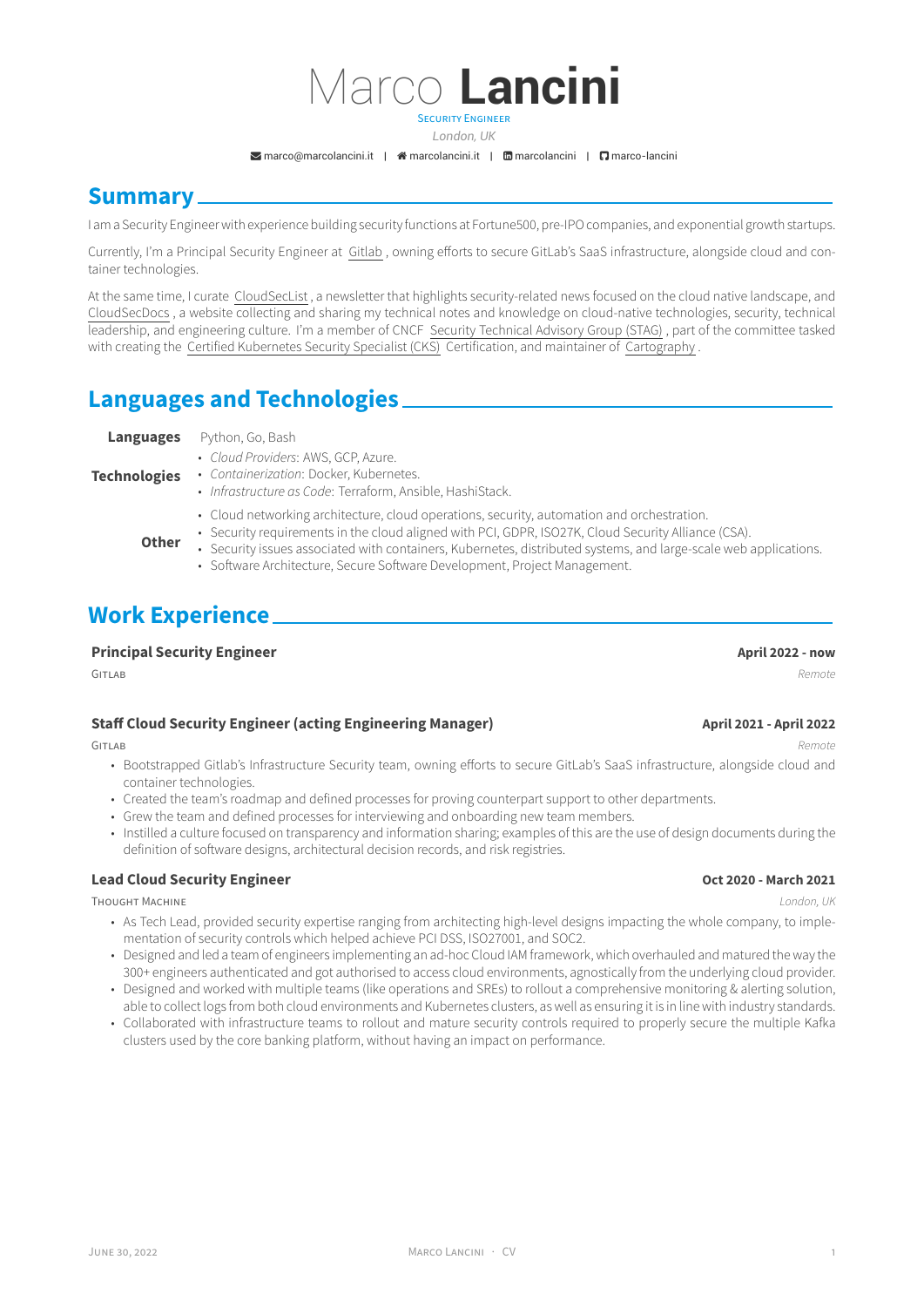THOUGHT MACHINE *London, UK*

- Joined as first cloud security hire, and grew the team to 6 engineers (with a mix of both security and backend engineers).
- Defined and led the cloud security strategy, which is both aligned with CSA CCM and prioritised consistently with the company's product, a SaaS banking platform built on top of Kubernetes, distributed micro-services, and supporting the 3 major cloud providers (AWS, GCP, and Azure).
- Designed and built Detective and Responsive controls in AWS/GCP and Kubernetes, to enforce the security baseline at scale for hundreds of accounts. Collaboratively worked with developers and devops administrators to implement and integrate such controls in the main CI/CD pipeline.
- Built automation to provide asset inventory and actively audit the infrastructure for security misconfigurations (whether at the Cloud provider or Kubernetes level).

### **Senior Security Engineer Feb 2018 - Aug 2019**

MASTERCARD *London, UK*

- Built and led Mastercard's Offensive Security Program, bootstrapping the red teaming charter and maturing the network penetration testing service to deliver 6 times the number of assessments compared to the same timeframe in previous years, as well as managing budget and long term strategy (like headcount and business requirements).
- Provided domain expertise for Mastercard's migration of theirs 63 globally distributed data centers to Cloud, by ensuring the security and robustness of the new architecture, and the integration of containerization technologies (i.e., Docker and Kubernetes) within the main CI/CD pipeline. While doing so, worked with multiple teams within the business to coordinate and provide security guidance on the rollout of the new deployments.
- Managed a fully remote team, spanning USA/EU/APAC, and grew it to 7 engineers. Coached and mentored 2 junior team members who got promoted to senior engineers.
- Defined processes/methodologies/best practices, as well as created custom tooling and infrastructure, required to support the scaling of the team and to assist junior team members in their own careeer progression.

### **Security Consultant 2015 – 2018**

MWR INFOSECURITY (NOW F-SECURE) *London, UK*

- Delivered more than 90 security assessments covering mobile, infrastructure, web and desktop application security testing, as well as code reviews.
- Led a multi-million-dollar project for securing the flagship applications (supporting more than 24 million customers) of one of the biggest UK banks, acting as domain expert and lead of a team of 8 security engineers.
- Drove research initiatives for the UK mobile practice of MWR, coordinating directly with the Head of Global Research to provide guidance and support to other consultants within the company. Increased the submission/acceptance rate to international security conferences by 30%.
- Created Needle , an iOS Security Testing Framework, and developed the "Offensive iOS Exploitation" training, which I delivered at international security conferences.
- Collaborated with OWASP to create the "Mobile Testing Guide", to provide a standardised process for security professionals to follow when assessing mobile solutions.
- Support[ed intern](https://labs.f-secure.com/tools/needle/)al processes such as mentorship, recruiting, team building, and quality assurance.

### **Security Researcher and Consultant 2013 – 2015**

- Engaged in consulting projects for both public and private companies (in sectors like banking, assurance, logistics, energy, and telecommunications), ranging from providing support for Security Governance and Information Security Management, to more technical engagements like the delivery of Vulnerability Assessments & Penetration Tests and the design and development of adhoc tools (in areas like fraud management, automatic testing, crawling and information retrieval).
- Performed research on new attack vectors, aiming to highlight new trends of attacks and threats contextualized to the reality of corporate clients (e.g., mobile malware, cryptocurrencies threats, HCE payments, etc.).
- Created and delivered training courses focused on topics such as enterprise security and penetration testing techniques.

CEFRIEL *Milan, Italy*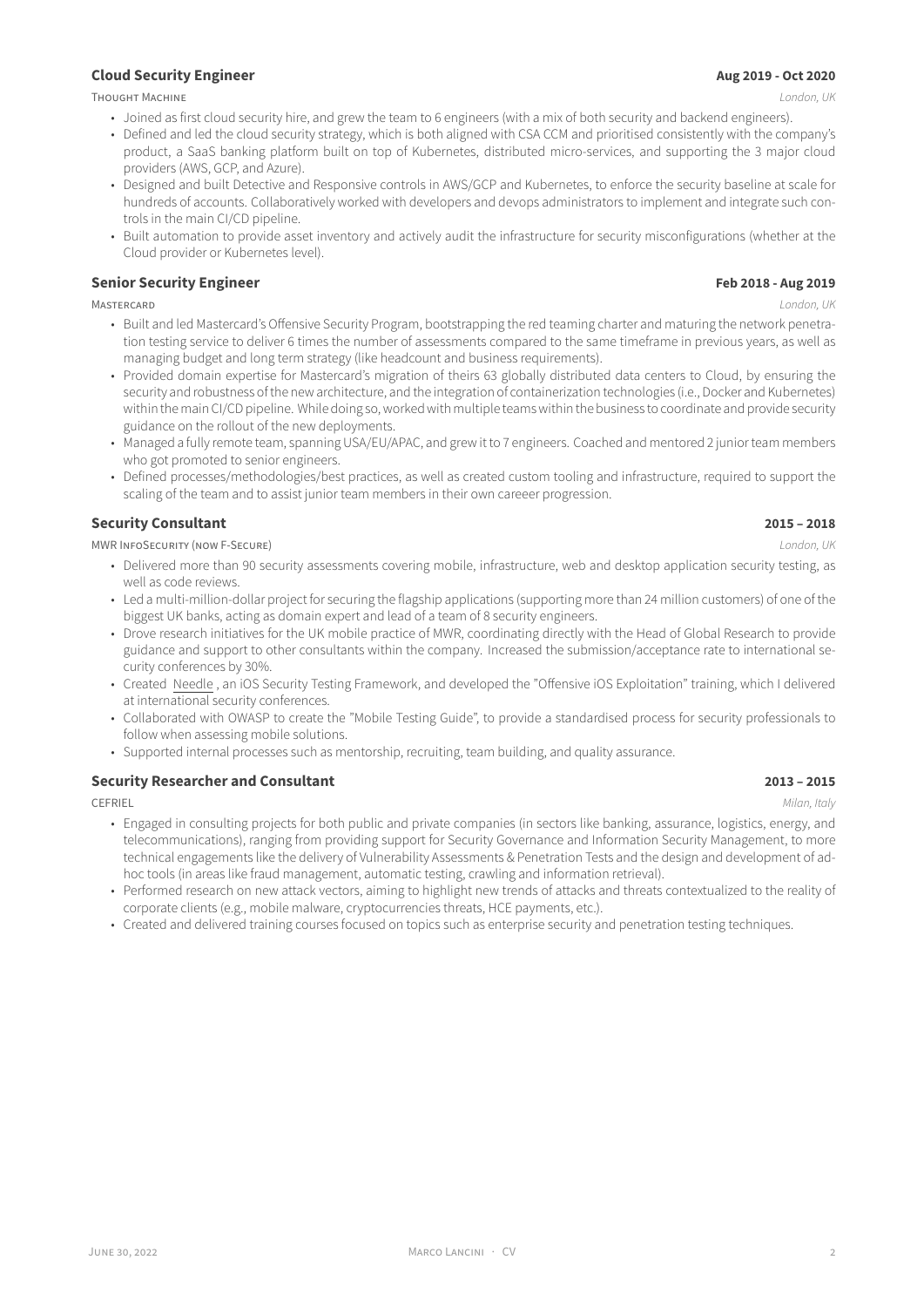## **Certifications**

- 2021 **GCP Professional Cloud Security Engineer**, Google Cloud
- 2021 **GCP Associate Cloud Engineer**, Google Cloud
- 2020 **Certified Kubernetes Security Specialist (CKS)**, CNCF
- 2020 **Microsoft Certified: Azure Fundamentals**, Microsoft
- 2020 **[HashiCorp Certified: Terraform Associate](https://www.credential.net/3a75d99c-a92e-4d80-b376-d9c561b46846)**, HashiCorp
- 2020 **[HashiCorp Certified: Vault Ass](https://www.credential.net/3ecf1597-ba30-4d3d-9403-b23d1de14548)ociate**, HashiCorp
- 2019 **[Certified Cloud Security Professional \(CCSP\)](https://www.credly.com/badges/ac592c8b-905b-4cfa-845a-cca49030084a/public_url)**, (ISC)2
- 2019 **[Certified Information Systems Security P](https://www.credly.com/badges/e4728ce8-b228-443a-b1a3-e0abd6f93d09/public_url)rofessional (CISSP)**, (ISC)2
- 2018 **[AWS Certified Solutions Architect Associ](https://www.credly.com/badges/2b646b25-ea73-436b-abfd-35b2a602741f/public_url)ate (AWS CSA)**, Amazon AWS
- 2015 **[CREST Registered Penetration Tester](https://www.credly.com/badges/2e06805e-69ca-43bc-92f3-706dd51b238c/public_url) (CRT)**, CREST
- 2014 **[Offensive Security Certified Professional \(OS](https://www.credly.com/badges/df6e81a4-685e-4d34-b763-4c1db2194645/public_url)[CP\)](https://www.credly.com/badges/2896d982-5049-407a-b38b-f1a9694f0031/public_url)**, Offensive Security

# **Educa[tion](http://www.crest-approved.org/)**

| <b>M.Sc. in Engineering of Computing Systems</b>                                                                                                                 | 2013         |
|------------------------------------------------------------------------------------------------------------------------------------------------------------------|--------------|
| POLITECNICO DI MILANO                                                                                                                                            | Milan, Italy |
| • University is the #1 ranked university for Computer Science and Engineering in Italy.<br>• Won the NATO CCDCOE Best Thesis Award, and the Clusit Thesis Award. |              |
| <b>B.Sc. in Engineering of Computing Systems</b>                                                                                                                 | 2011         |
| POLITECNICO DI MILANO                                                                                                                                            | Milan, Italy |
|                                                                                                                                                                  |              |

# **Projects and Community**

### WRITING

### **Technical Blog**

• I write a technical blog ( marcolancini.it ). Popular articles include collections like Cloud Security Strategies , Kubernetes Primer for Security Professionals , and Continuous Visibility into Ephemeral Cloud Environments .

### **[CloudSecList](https://blog.marcolancini.it/)**

• I curate CloudSecList.com , a newsletter that highlights security-related news foc[used on the cloud native la](https://blog.marcolancini.it/cloud-security-strategies/)[ndscape, with thou](https://blog.marcolancini.it/kubernetes-primer/)[sands of security profess](https://blog.marcolancini.it/kubernetes-primer/)[ionals already](https://blog.marcolancini.it/) [subscribed.](https://blog.marcolancini.it/continuous-cloud-visibility/)

### **[CloudSecDoc](https://cloudseclist.com)s**

• I curate CloudSecDocs.com , a website collecting (~200 pages) and sharing my technical notes and knowledge on cloud-native technol[ogies, security, tech](https://cloudseclist.com)nical leadership, and engineering culture.

### **[Technical Book](https://cloudsecdocs.com/)s**

• Technical reviewer of Cloud Native Devops with Kubernetes , 500 Lines or Less , and of some IEEE Journals (e.g., "*Transactions on Emer[ging Topics in Compu](https://cloudsecdocs.com/)ting (TETCSI)*").

### **PROJECTS**

#### **Cloud Security Roadm[ap](https://www.amazon.co.uk/gp/product/1492040762) 2021 – now**

- Released a framework to establish a cloud security program aimed at protecting a cloud native, service provider agnostic, container-based, offering, aligned with NIST and the Cloud Security Alliance (CSA) Cloud Controls Matrix (CCM).
- Created a micro-website with the roadmap template, and a companion blog post ( On Establishing a Cloud Security Program ) [to explain the details.](https://roadmap.cloudsecdocs.com/)

### **CNCF Security Technical Advisory Group (STAG) 2020 – now**

- I am a member of the CNCF Security Technical Advisory Group (STAG) , which facilitates collaboration to discover and produce resources [that enable sec](https://roadmap.cloudsecdocs.com/)ure access, policy control, and safety for operators, admi[nistrators, developers, and end-users acros](https://blog.marcolancini.it/2021/blog-cloud-security-roadmap/)s the cloud native ecosystem.
- [I have been part of the CNCF committee tasked with](https://github.com/cncf/tag-security) creating the Certified Kubernetes Security Specialist (CKS) certification.
- I have been part of the Cloud Native Security Day EU 2021 [Program Co](https://github.com/cncf/tag-security)mmittee.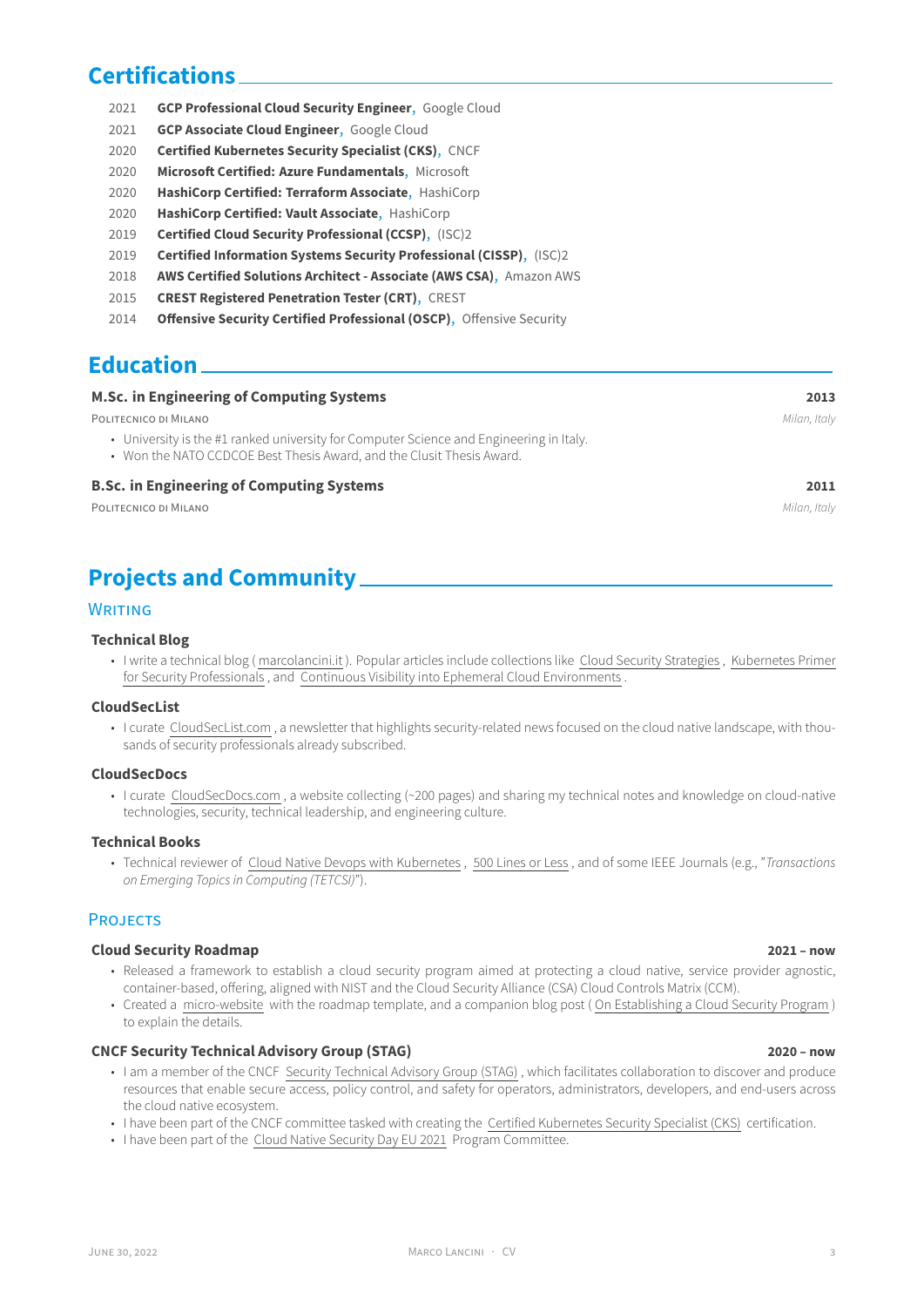#### **k8s-lab-plz: A modular Kubernetes Lab 2020 – now**

- I am the creator and maintainer of k8s-lab-plz , a modular Kubernetes lab which provides an easy and streamlined way to deploy a test cluster with support for different components.
- Supports both minikube and baremetal installations.

### **[Cartography](https://github.com/marco-lancini/k8s-lab-plz) 2019 – now**

- I am a maintainer of Cartography , [a Python to](https://github.com/marco-lancini/k8s-lab-plz)ol that consolidates infrastructure assets and the relationships between them in a graph view powered by a Neo4j database.
- As part of my involvement, I'm [actively he](https://blog.marcolancini.it/2021/blog-kubernetes-lab-baremetal/)lping define the long-term roadmap for Cartography, as well as contributing new features [and focus](https://github.com/lyft/cartography)ing on improving its reliability and speed.
- I'm also driving its ad[option in Kub](https://github.com/lyft/cartography)ernetes environments, producing articles ( Mapping Moving Clouds: Howto stay on top of your ephemeral environments with Cartography , Tracking Moving Clouds: How to continuously track cloud assets with Cartography , Automating Cartography Deployments on Kubernetes ), and conference talks ( Cartography: using graphs to improve and scale security decision-making ).

### **GoScan: An interactive network scanner [2018 – 2019](https://blog.marcolancini.it/2020/blog-mapping-moving-clouds-with-cartography)**

- GoScan [is an interactive network scanner](https://blog.marcolancini.it/2020/blog-mapping-moving-clouds-with-cartography) [cli](https://blog.marcolancini.it/2021/blog-cartography-on-kubernetes)[ent, featuring auto-completion, which provides abstraction and automation over](https://blog.marcolancini.it/2020/blog-tracking-moving-clouds-with-cartography) nmap.
- [Although it started as a sm](https://speakerdeck.com/marcolancini/cartography-using-graphs-to-improve-and-scale-security-decision-making)all side-project I developed in order to learn Golang, GoScan can now be used to perform host discovery, [port scanning, and service enumeration not](https://github.com/marco-lancini/goscan) only in situations where being stealthy is not a priority and time is limited (e.g., CTFs, [OSCP, e](https://github.com/marco-lancini/goscan)xams, etc.), but also during professional engagements.

### **Needle: The iOS Security Testing Framework 2016 – 2018**

- Needle is an iOS Security Testing Framework, released at Black Hat USA 2016. It is an open source modular framework which aims to streamline the entire process of conducting security assessments of iOS applications, and acts as a central point from which to do so. Needle is intended to be useful not only for security professionals, but also for developers looking to secure their code.
- [Needle has been presented at and used by works](https://github.com/FSecureLABS/needle)hops in various international conferences like Black Hat USA/EU, OWASP AppSec and DEEPSEC.
- It was included by ToolsWatch in the shortlist for the Top Security Tools of 2016, and it is featured in the OWASP Mobile Testing Guide . It reached #3 on Netsec, the first page of Hacker News, and it has been trending on Github.

### **OWASP 2013 – 2018**

• I've been involved in the OWASP Project. Over the yea[rs I contributed to projects](http://www.toolswatch.org/2017/02/2016-top-security-tools-as-voted-by-toolswatch-org-readers/) like the Web Application Top 10 [and the](https://github.com/OWASP/owasp-mstg) Mobile [Securi](https://github.com/OWASP/owasp-mstg)ty Testing Guide .

### [CONFER](https://www.owasp.org)ENCE TALKS

| Cartography: using graphs to improve and scale security decision-making | 2020               |
|-------------------------------------------------------------------------|--------------------|
| CLOUD NATIVE SECURITY DAY NORTH AMERICA 2020                            | Virtual            |
| Needle v1.0.0: new native agent and CI integration                      | 2017               |
| <b>BLACK HAT ARSENAL USA</b>                                            | Las Vegas, USA     |
| <b>Offensive iOS Exploitation</b>                                       | 2016               |
| <b>DEEPSEC</b>                                                          | Vienna, Austria    |
| <b>Needle</b>                                                           | 2016               |
| <b>BLACK HAT ARSENAL EU</b>                                             | London, UK         |
| <b>Needle: Finding Issues within iOS Applications</b>                   | 2016               |
| <b>OWASP APPSEC USA</b>                                                 | Washington DC, USA |
| <b>Needle</b>                                                           | 2016               |
| <b>BLACK HAT ARSENAL USA</b>                                            | Las Vegas, USA     |
| <b>Enhancing Mobile Malware: an Android RAT Case Study</b>              | 2014               |
| <b>BSIDES VIENNA</b>                                                    | Vienna, Austria    |
| Social Authentication: Vulnerabilities, Mitigations, and Redesign       | 2014               |
| <b>DEEPSEC</b>                                                          | Vienna, Austria    |